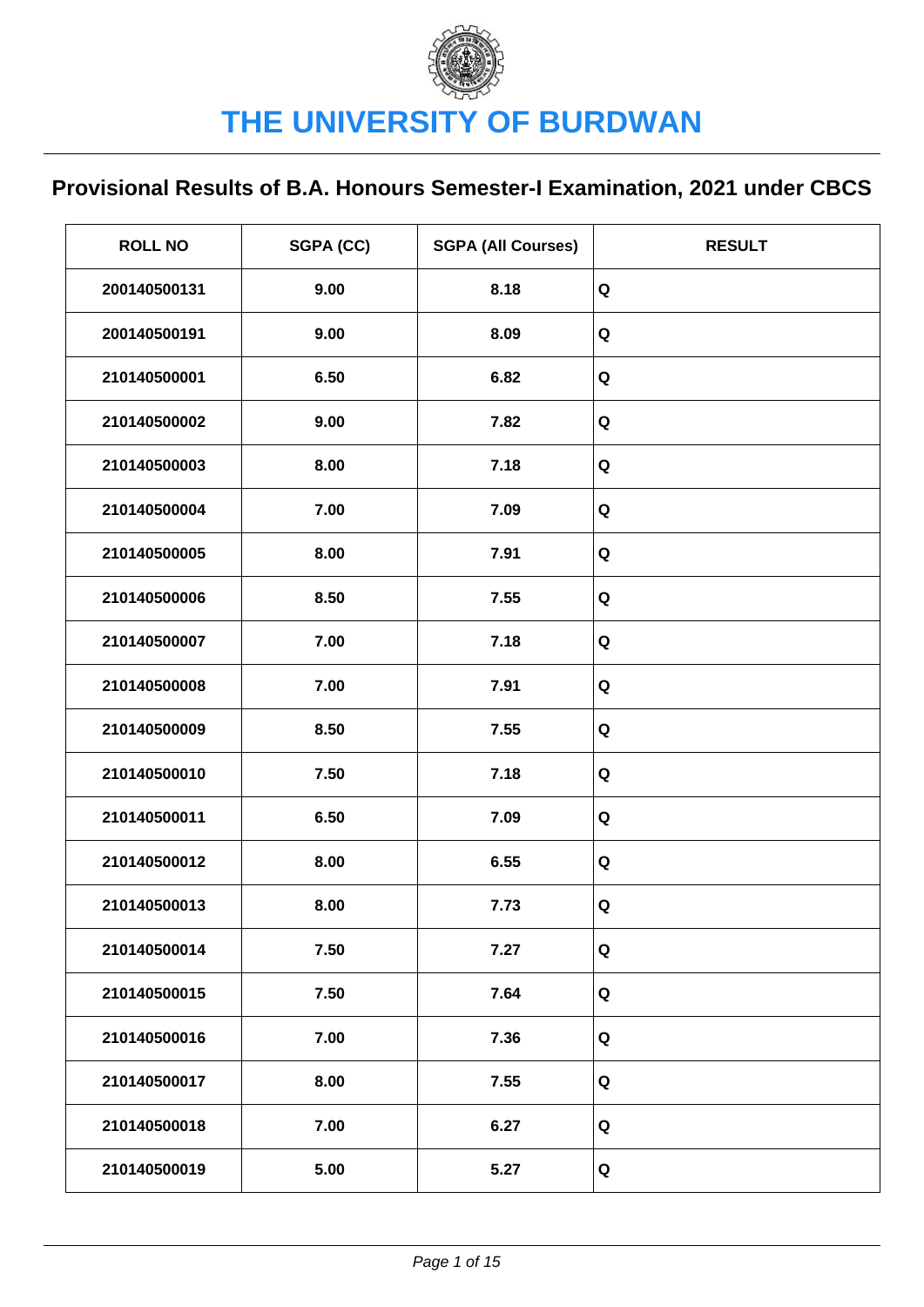| <b>ROLL NO</b> | SGPA (CC) | <b>SGPA (All Courses)</b> | <b>RESULT</b>    |
|----------------|-----------|---------------------------|------------------|
| 210140500020   | 7.50      | 6.82                      | Q                |
| 210140500021   | 7.00      | 6.45                      | Q                |
| 210140500022   | 6.00      | 6.55                      | Q                |
| 210140500023   | 7.00      | 7.36                      | Q                |
| 210140500024   |           |                           | CC-2 GE-1 AECC-1 |
| 210140500025   | 6.50      | 6.64                      | Q                |
| 210140500026   | 7.50      | 7.91                      | Q                |
| 210140500027   | 7.00      | 7.27                      | Q                |
| 210140500028   | 7.00      | 6.36                      | Q                |
| 210140500029   | 9.00      | 8.36                      | Q                |
| 210140500030   | 7.00      | 7.55                      | Q                |
| 210140500031   | 8.00      | 7.73                      | Q                |
| 210140500032   | 7.50      | 7.00                      | Q                |
| 210140500033   | 9.00      | 7.55                      | Q                |
| 210140500034   | 7.00      | 7.36                      | Q                |
| 210140500035   | 7.00      | 6.82                      | Q                |
| 210140500036   | 7.00      | 6.91                      | Q                |
| 210140500037   | 6.50      | 7.00                      | Q                |
| 210140500038   | 8.50      | 7.73                      | Q                |
| 210140500039   | 7.00      | 7.36                      | Q                |
| 210140500040   | 7.50      | 7.73                      | Q                |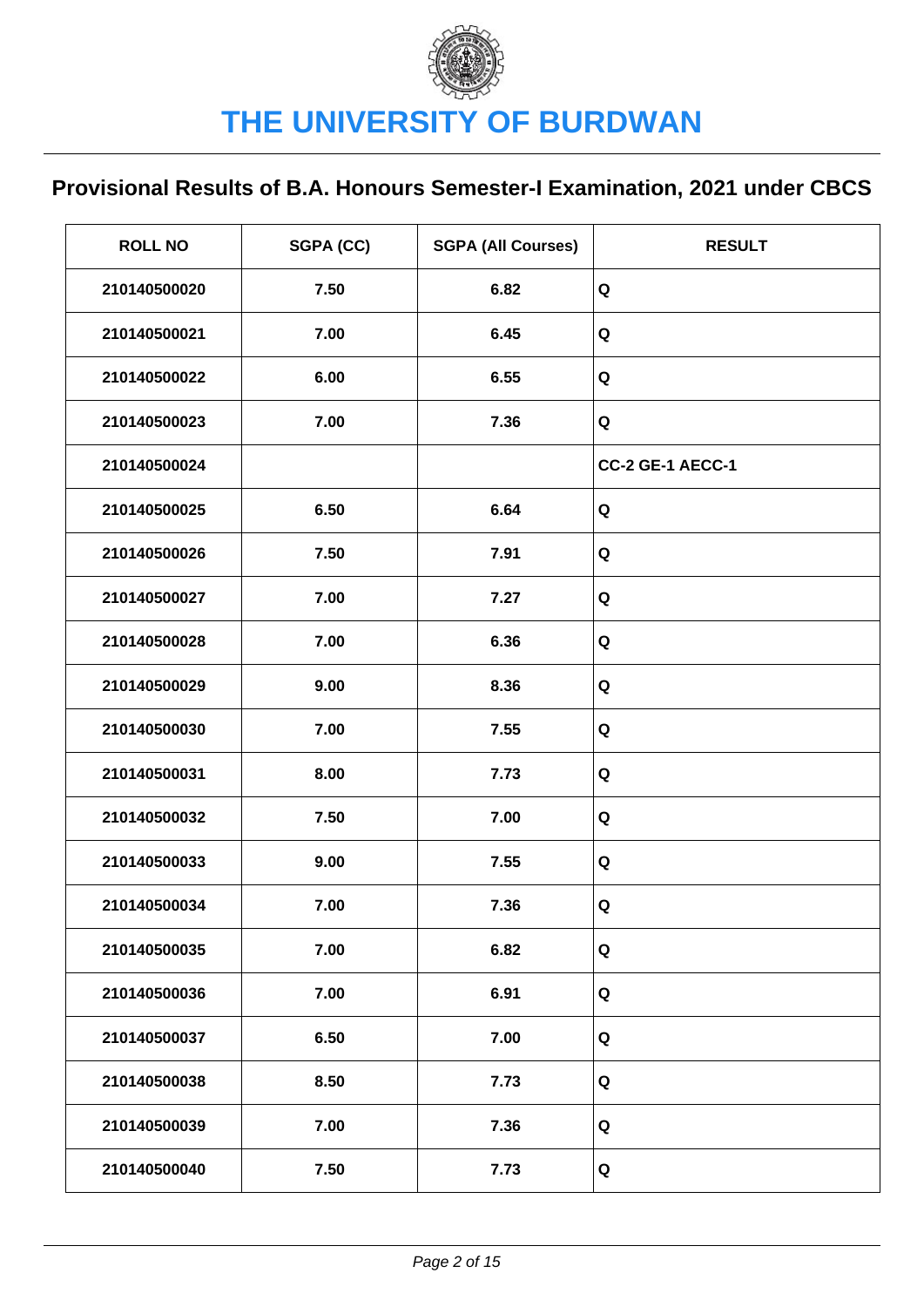| <b>ROLL NO</b> | SGPA (CC) | <b>SGPA (All Courses)</b> | <b>RESULT</b> |
|----------------|-----------|---------------------------|---------------|
| 210140500041   | 7.50      | 6.55                      | Q             |
| 210140500042   | 6.50      | 7.36                      | Q             |
| 210140500043   | 9.00      | 8.09                      | Q             |
| 210140500044   | 6.50      | 6.36                      | Q             |
| 210140500045   | 5.00      | 5.91                      | Q             |
| 210140500046   | 9.00      | 8.00                      | Q             |
| 210140500047   | 9.00      | 8.09                      | Q             |
| 210140500048   | 6.50      | 6.73                      | Q             |
| 210140500049   | 8.50      | 8.64                      | Q             |
| 210140500050   | 7.00      | 7.73                      | Q             |
| 210140500051   | 9.00      | 8.09                      | Q             |
| 210140500052   | 9.00      | 7.82                      | Q             |
| 210140500053   | 7.00      | 7.64                      | Q             |
| 210140500054   | 8.00      | 7.91                      | Q             |
| 210140500055   | 8.00      | 8.36                      | Q             |
| 210140500056   | 7.50      | 7.27                      | Q             |
| 210140500057   | 8.50      | 8.18                      | Q             |
| 210140500058   | 6.50      | 7.09                      | Q             |
| 210140500059   | 9.00      | 8.45                      | Q             |
| 210140500060   | 7.50      | 7.45                      | Q             |
| 210140500061   | 8.50      | 8.36                      | Q             |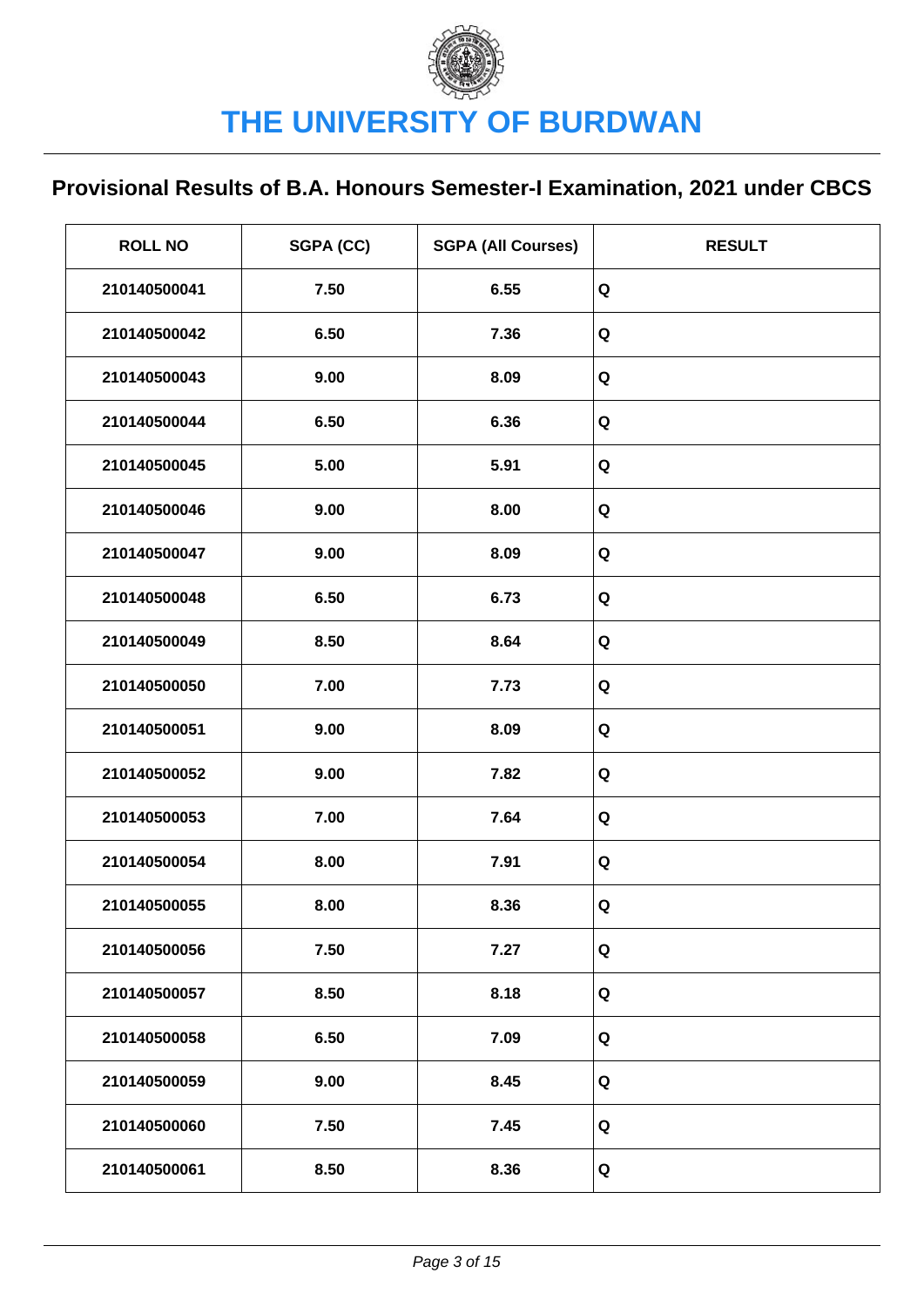| <b>ROLL NO</b> | SGPA (CC) | <b>SGPA (All Courses)</b> | <b>RESULT</b> |
|----------------|-----------|---------------------------|---------------|
| 210140500062   | 7.50      | 7.82                      | Q             |
| 210140500063   | 7.50      | 7.55                      | Q             |
| 210140500064   | 7.00      | 7.73                      | Q             |
| 210140500065   | 7.50      | 7.64                      | Q             |
| 210140500066   | 8.00      | 8.18                      | Q             |
| 210140500067   | 7.00      | 7.45                      | Q             |
| 210140500068   | 6.00      | 6.18                      | Q             |
| 210140500069   | 9.00      | 7.45                      | Q             |
| 210140500070   | 8.50      | 8.18                      | Q             |
| 210140500071   | 9.00      | 8.27                      | Q             |
| 210140500072   | 6.50      | 6.73                      | Q             |
| 210140500073   | 8.50      | 7.55                      | Q             |
| 210140500074   | 7.00      | 7.00                      | Q             |
| 210140500075   | 6.50      | 7.36                      | Q             |
| 210140500076   | 6.50      | 6.91                      | Q             |
| 210140500077   | 8.50      | 7.45                      | Q             |
| 210140500078   | 9.00      | 8.00                      | Q             |
| 210140500079   | 8.50      | 7.73                      | Q             |
| 210140500080   | 7.50      | 6.91                      | Q             |
| 210140500081   | 5.50      | 6.27                      | Q             |
| 210140500082   | 7.00      | 7.36                      | Q             |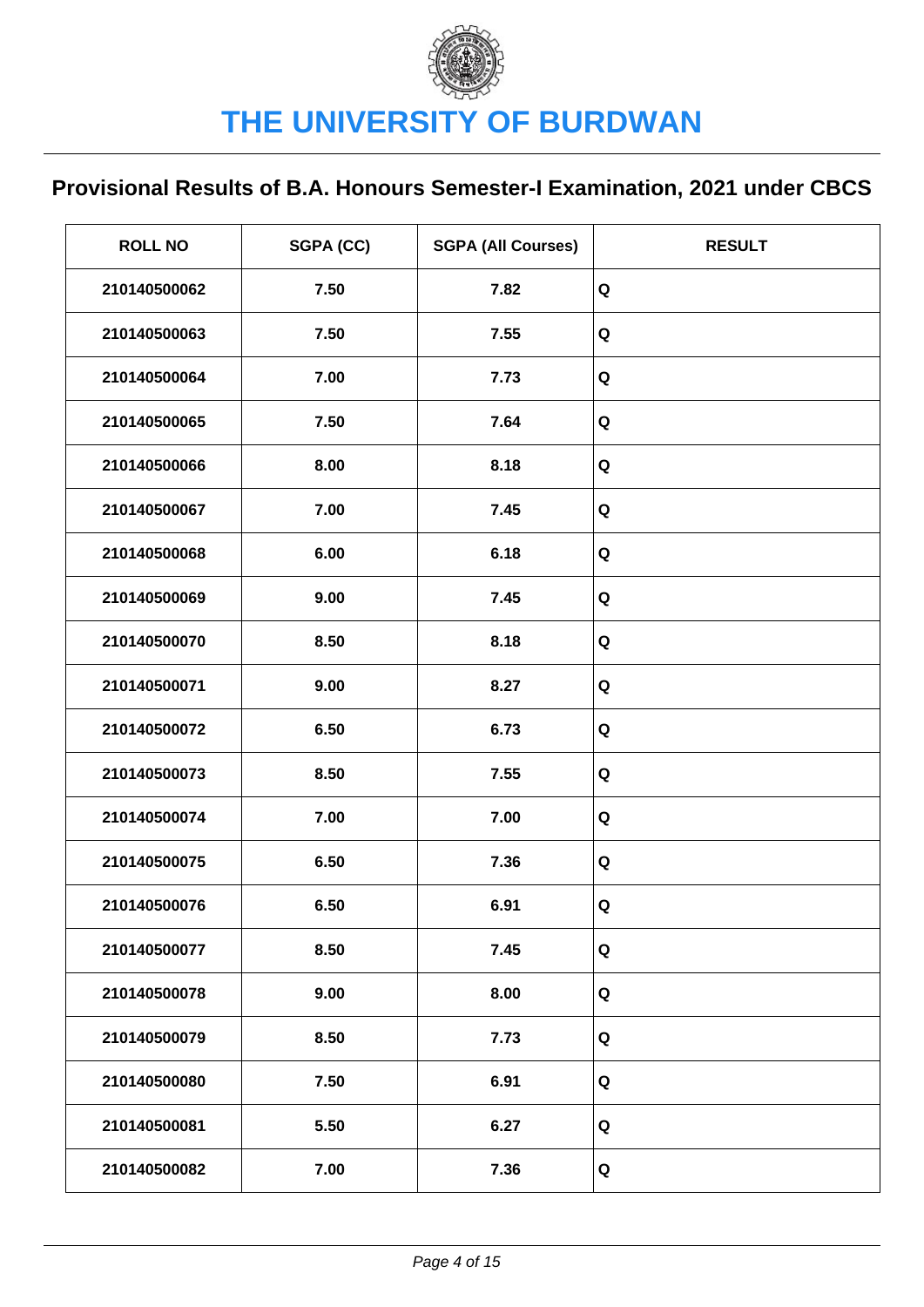| <b>ROLL NO</b> | SGPA (CC) | <b>SGPA (All Courses)</b> | <b>RESULT</b> |
|----------------|-----------|---------------------------|---------------|
| 210140500083   | 8.50      | 8.00                      | Q             |
| 210140500084   | 6.50      | 7.09                      | $\mathbf Q$   |
| 210140500085   | 6.00      | 6.64                      | Q             |
| 210140500086   | 8.50      | 7.91                      | Q             |
| 210140500087   | 5.00      | 6.09                      | Q             |
| 210140500088   | 7.50      | 7.09                      | Q             |
| 210140500089   | 9.00      | 7.82                      | Q             |
| 210140500090   | 8.50      | 7.45                      | Q             |
| 210140500091   | 7.00      | 7.00                      | Q             |
| 210140500092   | 6.50      | 7.09                      | Q             |
| 210140500093   | 7.50      | 8.18                      | Q             |
| 210140500094   | 6.50      | 6.91                      | Q             |
| 210140500095   | 9.00      | 8.09                      | Q             |
| 210140500096   | 9.00      | 7.82                      | Q             |
| 210140500097   | 7.00      | 6.09                      | Q             |
| 210140500098   | 6.50      | 7.36                      | Q             |
| 210140500099   | 6.50      | 6.55                      | Q             |
| 210140500100   | 5.00      | 5.73                      | Q             |
| 210140500101   | 6.50      | 6.64                      | Q             |
| 210140500102   | 6.50      | 7.45                      | Q             |
| 210140500103   | 6.50      | 6.73                      | Q             |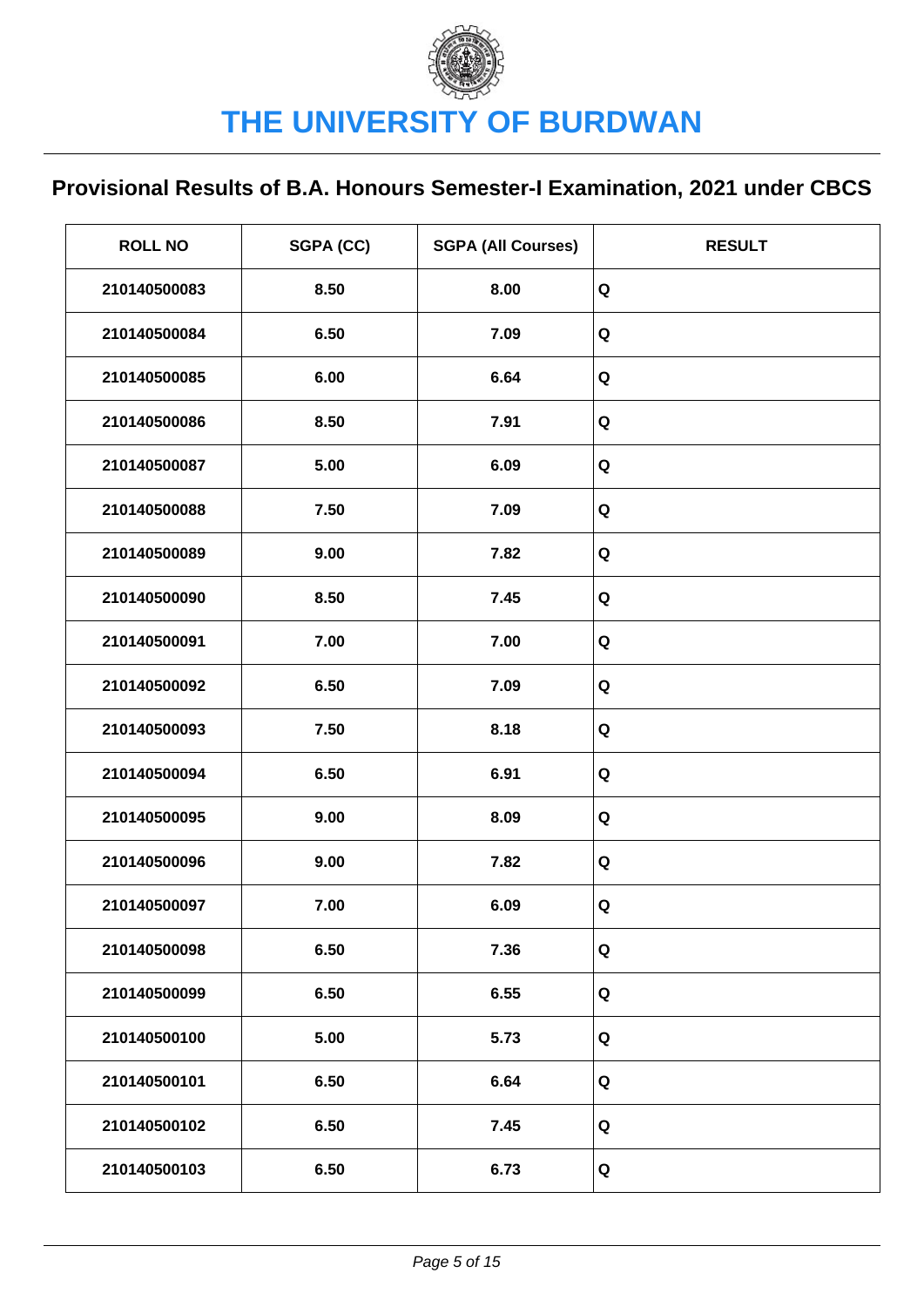| <b>ROLL NO</b> | SGPA (CC) | <b>SGPA (All Courses)</b> | <b>RESULT</b> |
|----------------|-----------|---------------------------|---------------|
| 210140500104   | 9.00      | 8.09                      | Q             |
| 210140500105   | 7.00      | 7.00                      | Q             |
| 210140500106   | 5.50      | 5.27                      | Q             |
| 210140500107   | 7.00      | 7.36                      | Q             |
| 210140500108   | 7.00      | 6.64                      | Q             |
| 210140500109   | 8.50      | 7.55                      | Q             |
| 210140500110   | 8.50      | 7.27                      | Q             |
| 210140500111   | 9.00      | 8.09                      | Q             |
| 210140500112   | 8.50      | 7.27                      | Q             |
| 210140500113   | 7.50      | 7.18                      | Q             |
| 210140500114   | 9.00      | 7.82                      | Q             |
| 210140500115   | 9.00      | 7.82                      | Q             |
| 210140500116   | 9.00      | 7.82                      | Q             |
| 210140500117   | 7.50      | 8.00                      | Q             |
| 210140500118   | 7.00      | 7.36                      | Q             |
| 210140500119   | 7.50      | 7.82                      | Q             |
| 210140500120   | 7.00      | 7.36                      | Q             |
| 210140500121   | 9.00      | 7.82                      | Q             |
| 210140500122   | 7.00      | 7.36                      | Q             |
| 210140500123   | 8.00      | 7.00                      | Q             |
| 210140500124   | 8.00      | 7.18                      | Q             |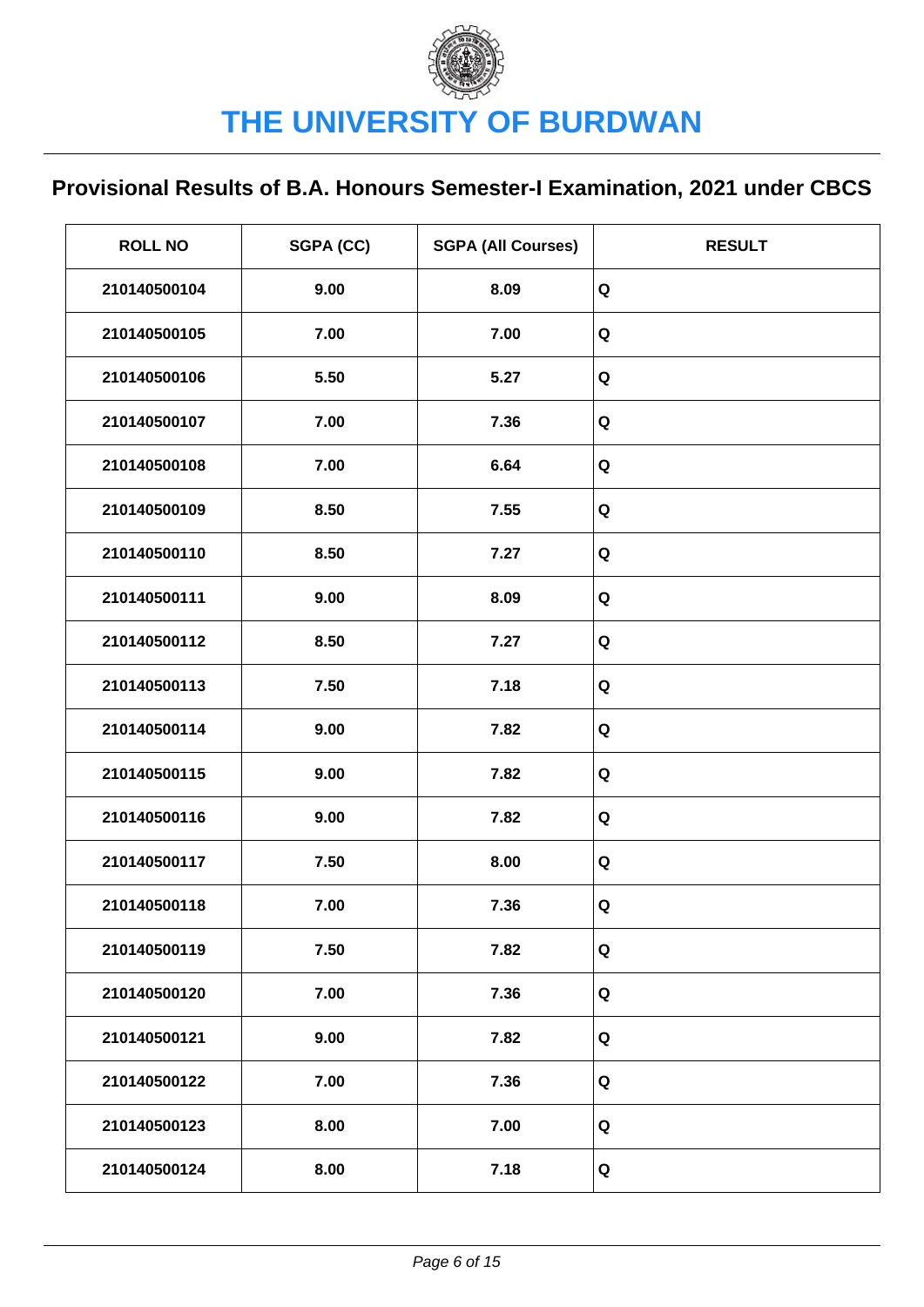| <b>ROLL NO</b> | SGPA (CC) | <b>SGPA (All Courses)</b> | <b>RESULT</b> |
|----------------|-----------|---------------------------|---------------|
| 210140500125   | 6.50      | 7.45                      | Q             |
| 210140500126   | 7.00      | 7.36                      | Q             |
| 210140500127   | 8.00      | 7.45                      | Q             |
| 210140500128   | 8.00      | 7.55                      | Q             |
| 210140500129   | 8.00      | 7.64                      | Q             |
| 210140500130   | 6.00      | 6.18                      | Q             |
| 210140500131   | 7.00      | 7.00                      | Q             |
| 210140500132   | 6.50      | 6.82                      | Q             |
| 210140500133   | 8.50      | 8.18                      | Q             |
| 210140500134   | 5.00      | 5.27                      | Q             |
| 210140500135   | 6.00      | 6.36                      | Q             |
| 210140500136   | 8.50      | 8.00                      | Q             |
| 210140500137   | 7.50      | 7.09                      | Q             |
| 210140500138   | 9.00      | 7.82                      | Q             |
| 210140500139   | 8.50      | 7.82                      | Q             |
| 210140500140   | 8.00      | 7.27                      | Q             |
| 210140500141   | 9.00      | 8.09                      | Q             |
| 210140500142   | 9.00      | 7.73                      | Q             |
| 210140500143   | 9.00      | 8.09                      | Q             |
| 210140500144   | 9.00      | 8.00                      | Q             |
| 210140500145   | 8.00      | 7.64                      | Q             |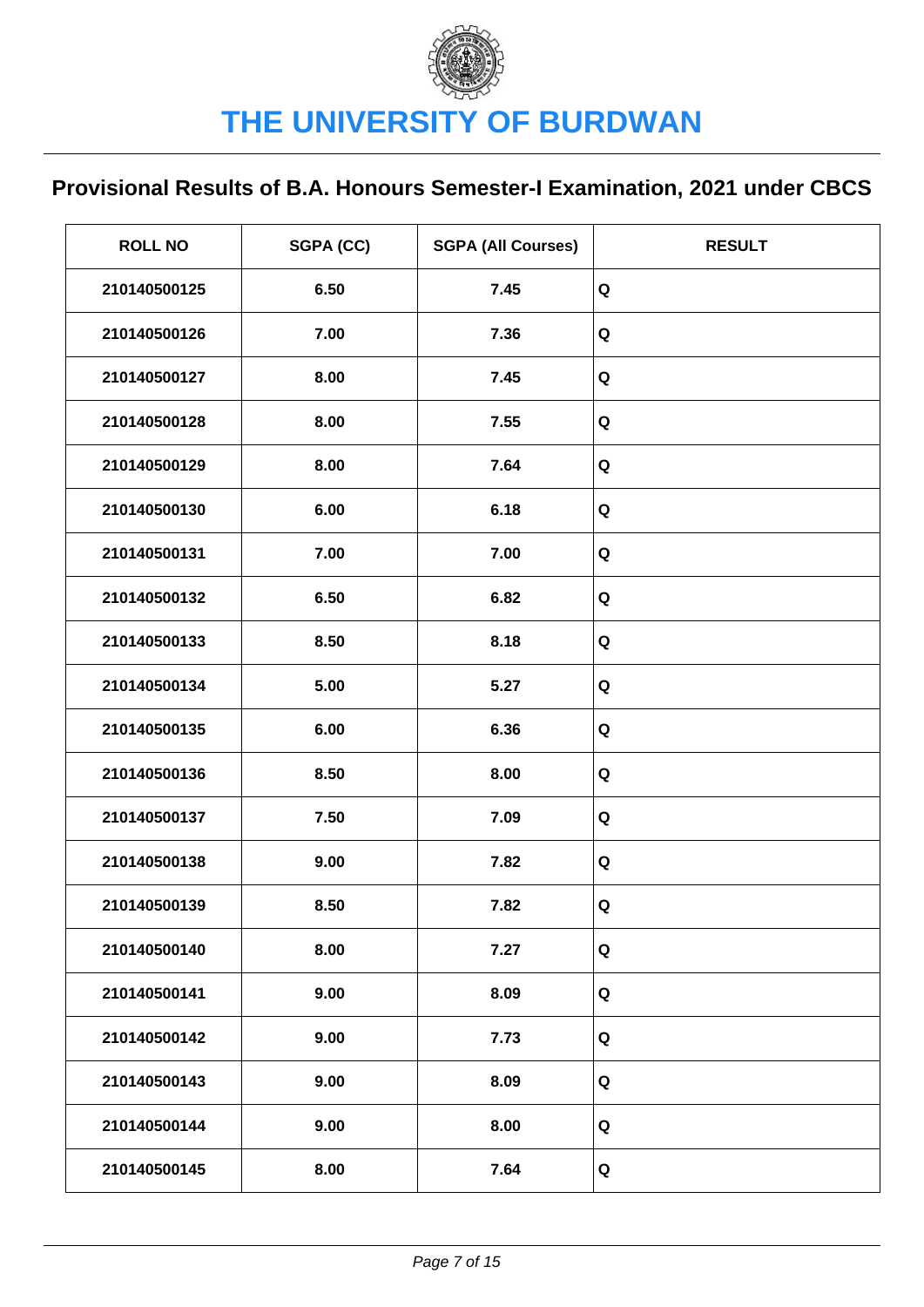| <b>ROLL NO</b> | SGPA (CC) | <b>SGPA (All Courses)</b> | <b>RESULT</b>           |
|----------------|-----------|---------------------------|-------------------------|
| 210140500146   | 8.50      | 7.55                      | Q                       |
| 210140500147   | 6.00      | 7.00                      | Q                       |
| 210140500148   | 7.00      | 6.91                      | Q                       |
| 210140500149   | 8.50      | 8.00                      | Q                       |
| 210140500150   | 6.00      | 6.00                      | Q                       |
| 210140500151   | 9.00      | 7.45                      | Q                       |
| 210140500152   | 8.00      | 7.45                      | Q                       |
| 210140500153   | 6.50      | 6.82                      | Q                       |
| 210140500154   | 7.00      | 7.00                      | Q                       |
| 210140500155   | 7.50      | 7.45                      | Q                       |
| 210140500156   | 7.50      | 7.45                      | Q                       |
| 210140500157   | 7.50      | 7.45                      | Q                       |
| 210140500158   |           |                           | <b>CC-1 CC-2 AECC-1</b> |
| 210140500159   | 7.00      | 6.91                      | Q                       |
| 210140500160   | 7.50      | 7.27                      | Q                       |
| 210140500161   | 7.00      | 7.36                      | Q                       |
| 210140500162   | 6.00      | 5.91                      | Q                       |
| 210140500163   | 6.50      | 6.73                      | Q                       |
| 210140500164   | 7.00      | 7.18                      | Q                       |
| 210140500165   |           |                           | <b>SNC</b>              |
| 210140500166   | 8.00      | 8.45                      | Q                       |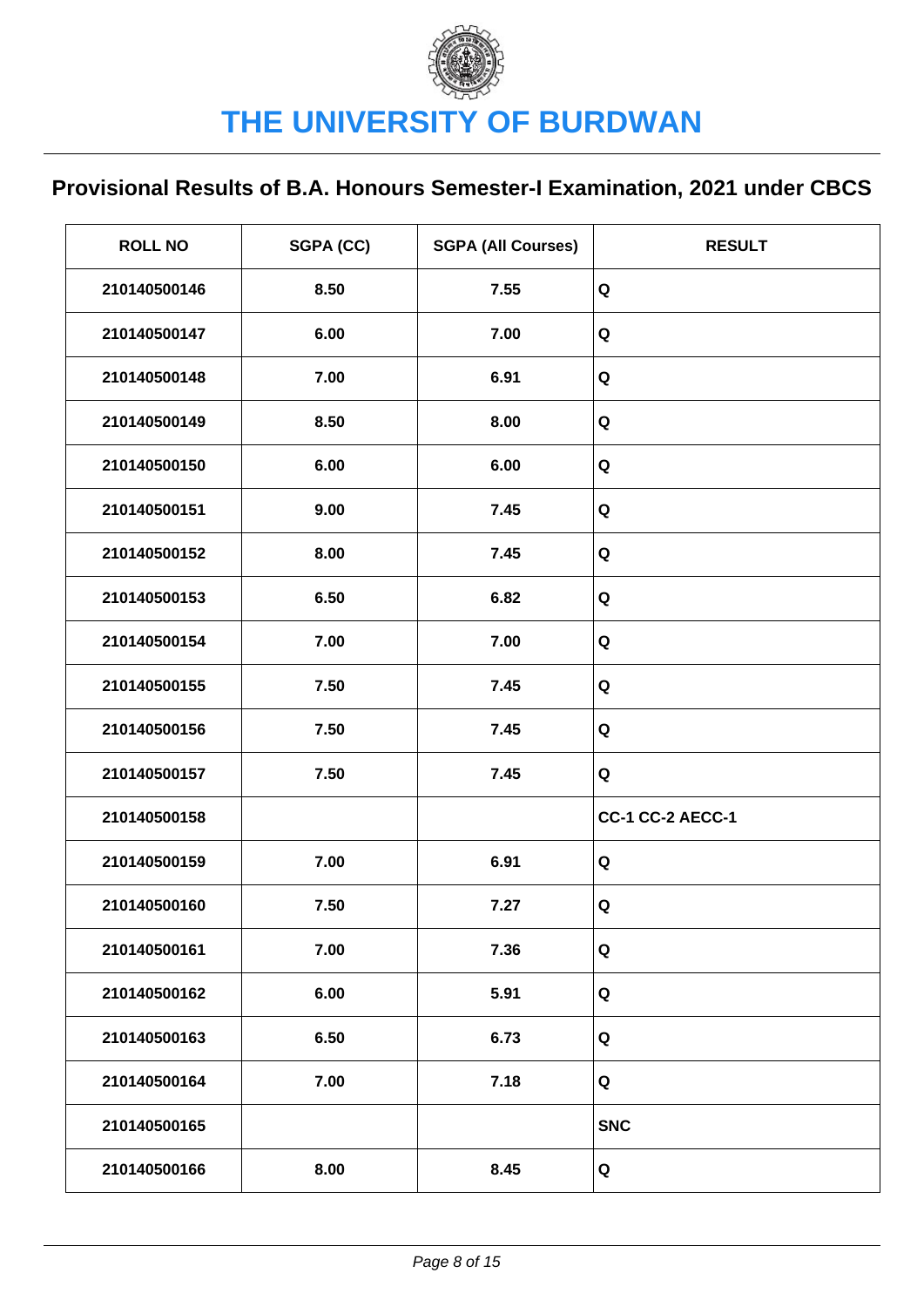| <b>ROLL NO</b> | SGPA (CC) | <b>SGPA (All Courses)</b> | <b>RESULT</b> |
|----------------|-----------|---------------------------|---------------|
| 210140500167   | 7.00      | 6.91                      | Q             |
| 210140500168   | 7.00      | 7.18                      | Q             |
| 210140500169   | 8.50      | 8.09                      | Q             |
| 210140500170   | 8.00      | 7.73                      | Q             |
| 210140500171   | 7.00      | 7.18                      | Q             |
| 210140500172   | 7.00      | 7.36                      | Q             |
| 210140500173   | 7.50      | 7.00                      | Q             |
| 210140500174   | 6.50      | 7.27                      | Q             |
| 210140500175   | 8.50      | 7.73                      | Q             |
| 210140500176   | 6.50      | 7.45                      | Q             |
| 210140500177   | 8.50      | 7.82                      | Q             |
| 210140500178   | 9.00      | 8.09                      | Q             |
| 210140500179   | 7.00      | 7.00                      | Q             |
| 210140500180   | 7.50      | 7.18                      | Q             |
| 210140500181   | 7.00      | 7.55                      | Q             |
| 210140500182   | 8.00      | 7.36                      | Q             |
| 210140500183   | 7.50      | 7.64                      | Q             |
| 210140500184   | 6.50      | 6.18                      | Q             |
| 210140500185   | 7.50      | 7.45                      | Q             |
| 210140500186   | 5.50      | 6.18                      | Q             |
| 210140500187   | 5.00      | 5.45                      | Q             |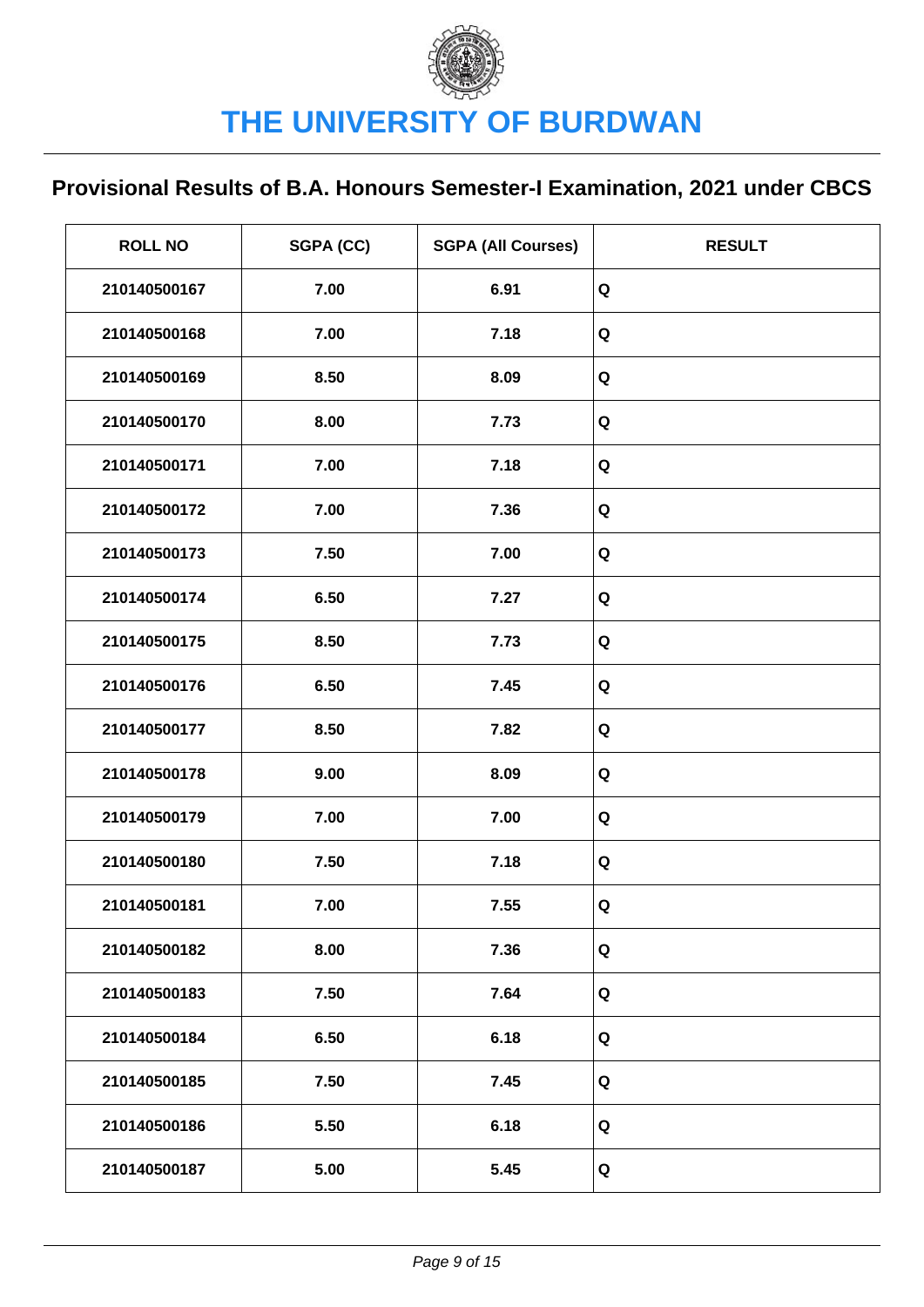| <b>ROLL NO</b> | SGPA (CC) | <b>SGPA (All Courses)</b> | <b>RESULT</b>           |
|----------------|-----------|---------------------------|-------------------------|
| 210140500188   | 9.00      | 7.82                      | Q                       |
| 210140500189   | 8.50      | 7.73                      | Q                       |
| 210140500190   | 5.50      | 5.82                      | Q                       |
| 210140500191   | 7.00      | 7.73                      | Q                       |
| 210140500192   | 5.50      | 6.36                      | Q                       |
| 210140500193   | 8.50      | 8.18                      | Q                       |
| 210140500194   | 8.50      | 8.73                      | Q                       |
| 210140500195   | 6.50      | 6.91                      | Q                       |
| 210140500196   | 7.00      | 6.82                      | Q                       |
| 210140500197   | 8.00      | 7.64                      | Q                       |
| 210140500198   | 8.00      | 7.91                      | Q                       |
| 210140500199   | 5.00      | 5.45                      | Q                       |
| 210140500200   |           |                           | AECC-1                  |
| 210140500201   | 6.00      | 6.82                      | Q                       |
| 210140500202   |           |                           | <b>CC-1 CC-2 AECC-1</b> |
| 210140500203   | 9.00      | 7.82                      | Q                       |
| 210140500204   | 8.00      | 7.36                      | Q                       |
| 210140500205   | 9.00      | 8.09                      | Q                       |
| 210140500206   | 6.50      | 6.91                      | Q                       |
| 210140500207   | 9.00      | 8.00                      | Q                       |
| 210140500208   | 9.00      | 7.82                      | Q                       |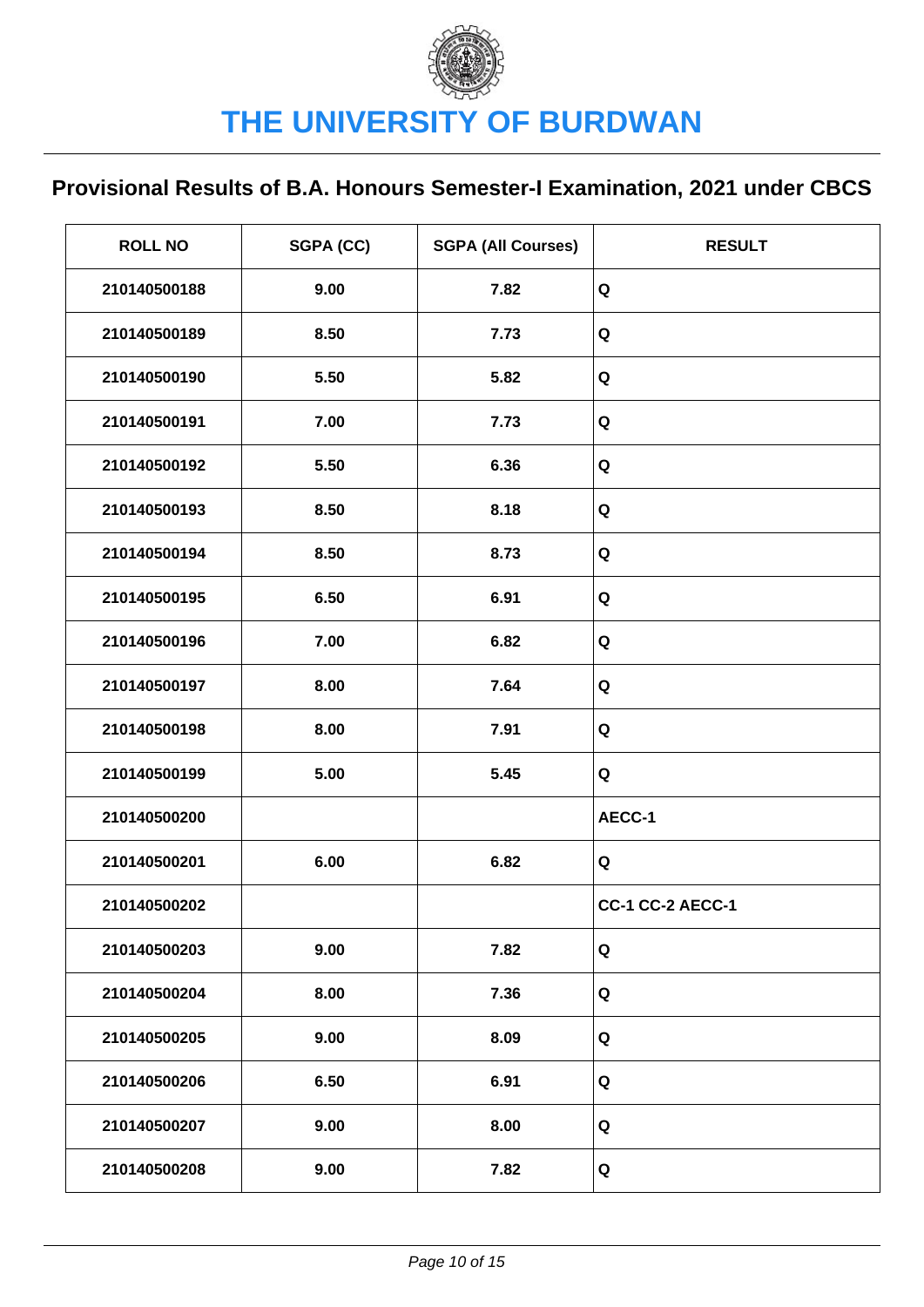| <b>ROLL NO</b> | SGPA (CC) | <b>SGPA (All Courses)</b> | <b>RESULT</b> |
|----------------|-----------|---------------------------|---------------|
| 210140500209   | 6.50      | 6.18                      | Q             |
| 210140500210   | 9.00      | 8.27                      | Q             |
| 210140500211   | 8.50      | 7.55                      | Q             |
| 210140500212   | 7.00      | 7.18                      | Q             |
| 210140500213   | 7.00      | 6.73                      | Q             |
| 210140500214   | 8.00      | 8.09                      | Q             |
| 210140500215   | 8.50      | 7.27                      | Q             |
| 210140500216   | 7.50      | 7.27                      | Q             |
| 210140500217   | 8.00      | 7.27                      | Q             |
| 210140500218   | 6.00      | 6.82                      | Q             |
| 210140500219   | 8.50      | 8.36                      | Q             |
| 210140500220   | 7.00      | 7.18                      | Q             |
| 210140500221   | 7.00      | 7.00                      | Q             |
| 210140500222   | 7.00      | 7.36                      | Q             |
| 210140500223   | 7.50      | 7.27                      | Q             |
| 210140500224   | 7.50      | 7.45                      | Q             |
| 210140500225   | 8.00      | 7.91                      | Q             |
| 210140500226   | 4.50      | 4.55                      | Q             |
| 210140500227   | 6.50      | 6.64                      | Q             |
| 210140500228   | 7.50      | 6.45                      | Q             |
| 210140500229   | 7.50      | 8.36                      | Q             |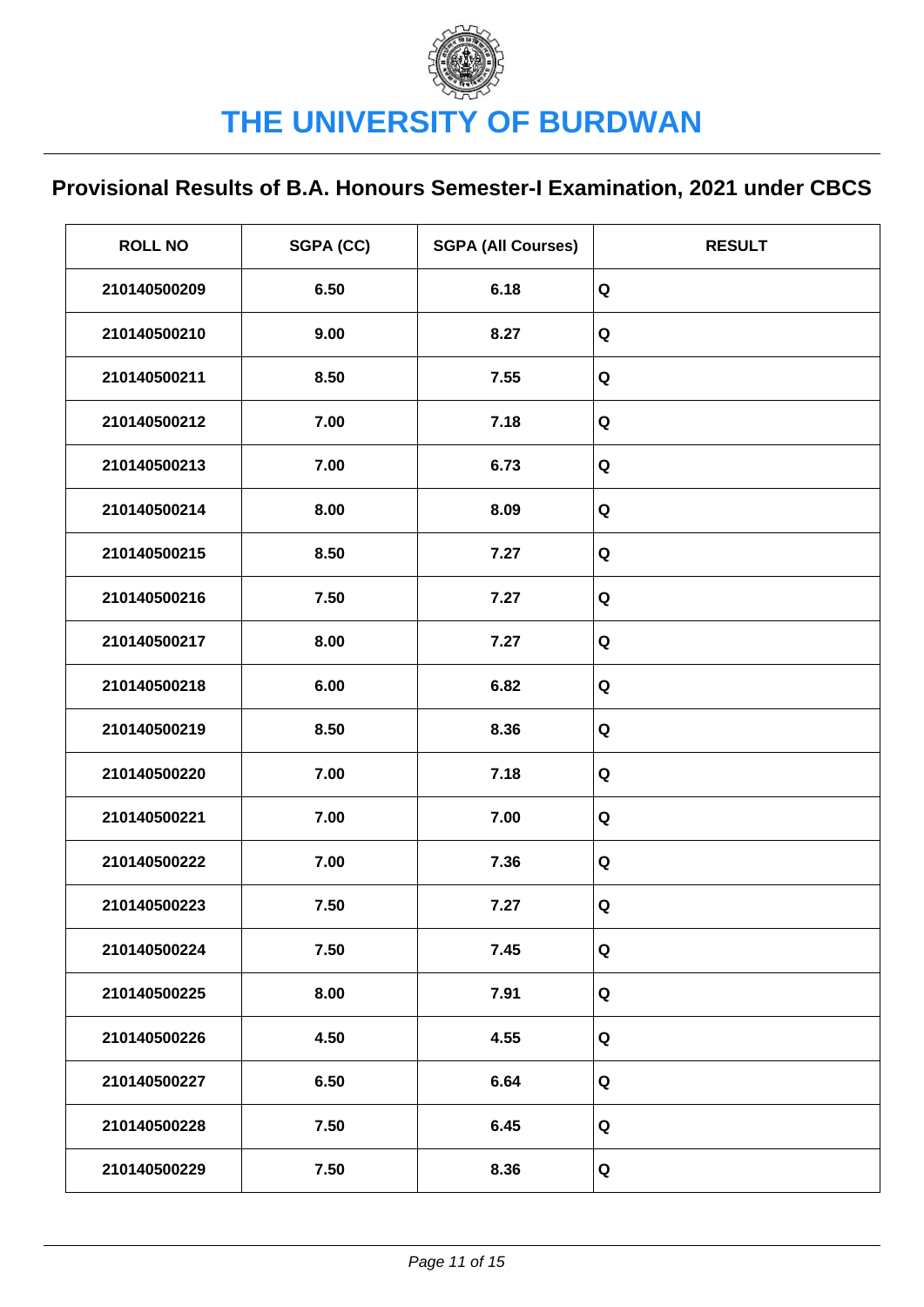| <b>ROLL NO</b> | SGPA (CC) | <b>SGPA (All Courses)</b> | <b>RESULT</b>         |
|----------------|-----------|---------------------------|-----------------------|
| 210140500230   |           |                           | <b>CC-1 CC-2 GE-1</b> |
| 210140500231   | 8.00      | 7.55                      | Q                     |
| 210140500232   | 8.50      | 7.27                      | Q                     |
| 210140500233   | 9.00      | 7.82                      | Q                     |
| 210140500234   | 8.50      | 8.00                      | Q                     |
| 210140500235   | 9.00      | 7.82                      | Q                     |
| 210140500236   | 8.00      | 7.73                      | Q                     |
| 210140500237   | 6.50      | 6.55                      | Q                     |
| 210140500238   | 7.00      | 7.09                      | Q                     |
| 210140500239   | 8.50      | 7.55                      | Q                     |
| 210140500240   | 6.50      | 7.18                      | Q                     |
| 210140500241   | 7.50      | 7.82                      | Q                     |
| 210140500242   | 7.00      | 7.91                      | Q                     |
| 210140500243   | 8.00      | 7.91                      | Q                     |
| 210140500244   | 6.00      | 7.00                      | Q                     |
| 210140500245   | 6.50      | 7.64                      | Q                     |
| 210140500246   | 7.50      | 7.64                      | Q                     |
| 210140500247   | 7.00      | 6.64                      | Q                     |
| 210140500248   | 6.50      | 7.36                      | Q                     |
| 210140500249   | 6.50      | 7.09                      | Q                     |
| 210140500250   | 8.50      | 8.18                      | Q                     |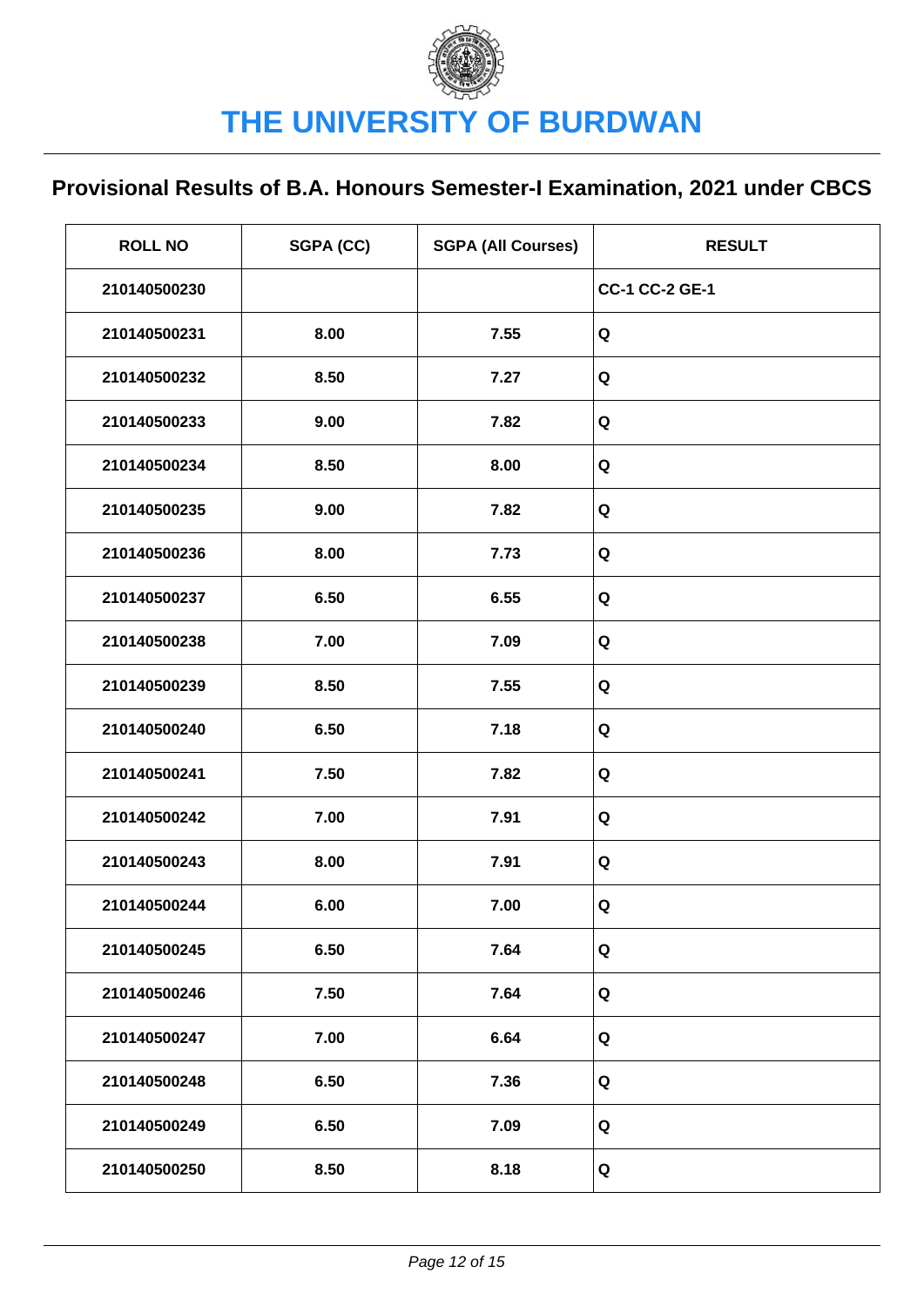| <b>ROLL NO</b> | SGPA (CC) | <b>SGPA (All Courses)</b> | <b>RESULT</b> |
|----------------|-----------|---------------------------|---------------|
| 210140500251   | 7.00      | 7.64                      | Q             |
| 210140500252   | 7.00      | 7.27                      | Q             |
| 210140500253   | 7.50      | 7.27                      | Q             |
| 210140500254   | 7.50      | 7.18                      | Q             |
| 210140500255   | 6.00      | 6.73                      | Q             |
| 210140500256   | 6.50      | 7.09                      | Q             |
| 210140500257   | 6.50      | 7.27                      | Q             |
| 210140500258   | 6.50      | 6.00                      | Q             |
| 210140500259   | 6.50      | 6.73                      | Q             |
| 210140500260   | 7.50      | 7.00                      | Q             |
| 210140500261   | 7.00      | 7.45                      | Q             |
| 210140500262   | 7.00      | 6.55                      | Q             |
| 210140500263   | 6.00      | 5.91                      | Q             |
| 210140500264   | 7.50      | 7.27                      | Q             |
| 210140500265   | 6.50      | 6.45                      | Q             |
| 210140500266   | 7.50      | 7.64                      | Q             |
| 210140500267   | 7.50      | 7.36                      | Q             |
| 210140500268   | 6.50      | 6.91                      | Q             |
| 210140500269   | 7.50      | 7.27                      | Q             |
| 210140500270   | 7.00      | 7.36                      | Q             |
| 210140500271   | 7.00      | 7.18                      | Q             |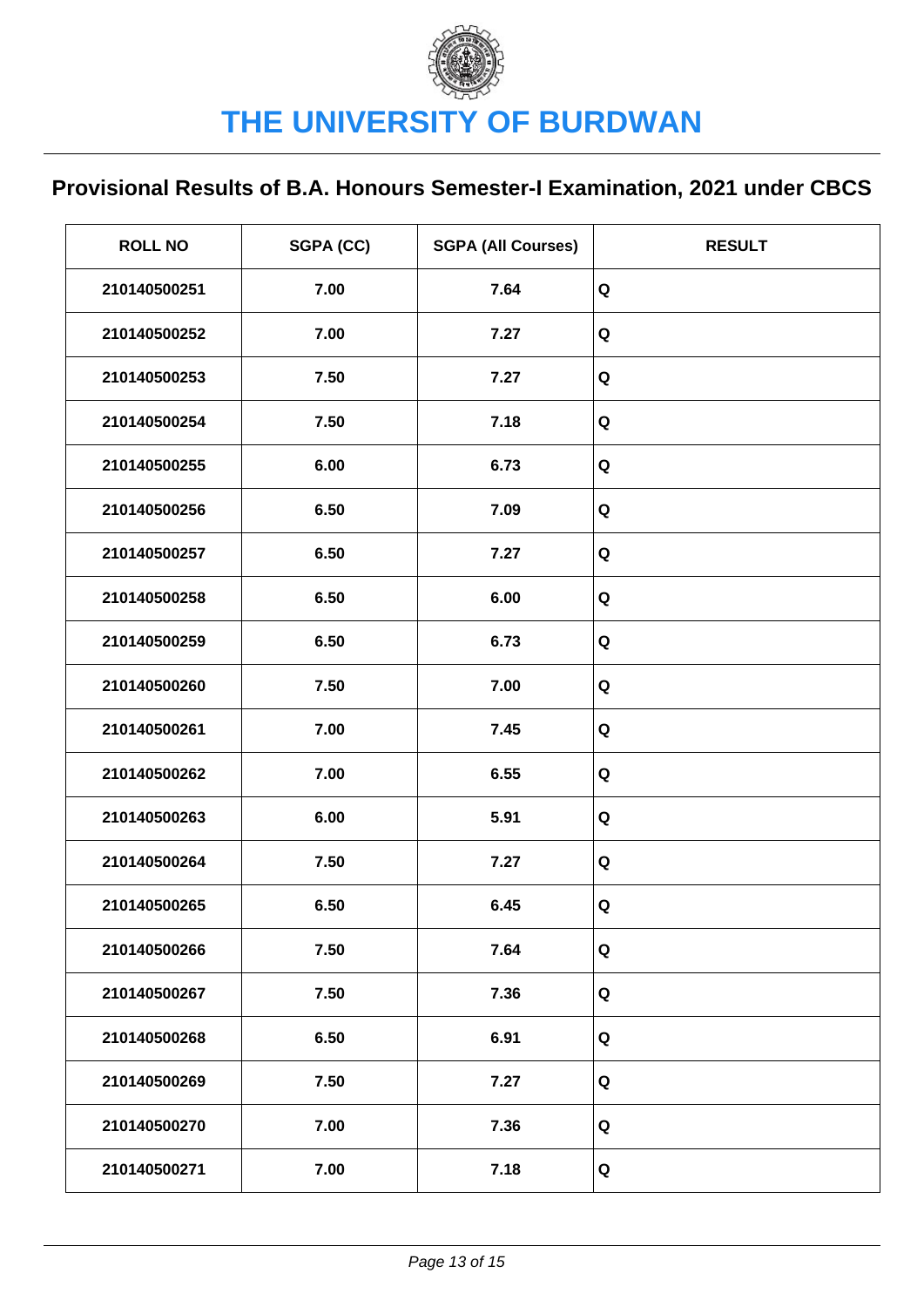| <b>ROLL NO</b> | SGPA (CC) | <b>SGPA (All Courses)</b> | <b>RESULT</b>           |
|----------------|-----------|---------------------------|-------------------------|
| 210140500272   | 8.00      | 7.91                      | Q                       |
| 210140500273   | 7.00      | 7.36                      | Q                       |
| 210140500274   | 9.00      | 7.82                      | Q                       |
| 210140500275   |           |                           | <b>CC-1 CC-2 AECC-1</b> |
| 210140500276   | 7.50      | 7.64                      | Q                       |
| 210140500277   | 7.00      | 7.36                      | Q                       |
| 210140500278   | 7.00      | 6.82                      | Q                       |
| 210140500279   | 7.00      | 7.73                      | Q                       |
| 210140500280   | 7.50      | 7.82                      | Q                       |
| 210140500281   | 7.00      | 7.36                      | Q                       |
| 210140500282   | 7.50      | 7.64                      | Q                       |
| 210140500283   | 6.50      | 6.91                      | Q                       |
| 210140500284   | 7.50      | 7.27                      | Q                       |
| 210140500285   | 7.50      | 7.45                      | Q                       |
| 210140500286   | 7.00      | 7.27                      | Q                       |
| 210140500287   | 7.00      | 6.45                      | Q                       |
| 210140500288   | 6.50      | 6.55                      | Q                       |
| 210140500289   | 7.00      | 7.36                      | Q                       |
| 210140500290   | 6.50      | 7.09                      | Q                       |
| 210140500291   | 7.50      | 7.45                      | Q                       |
| 210140500292   | 8.00      | 7.91                      | Q                       |